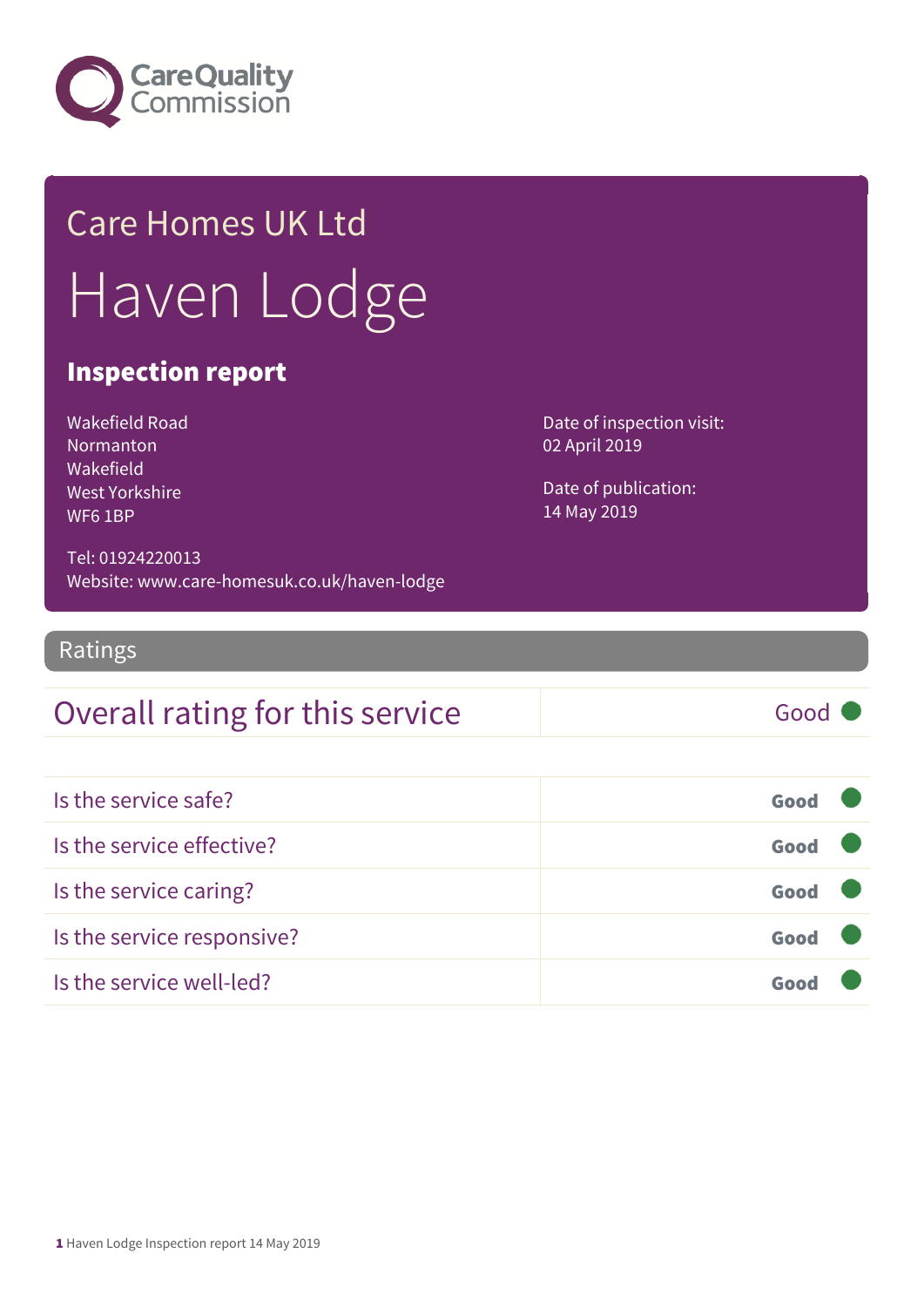### Summary of findings

#### Overall summary

About the service:

Haven Lodge is a residential care home that was providing personal care to 28 people aged 65 and over at the time of the inspection.

People's experience of using this service:

People told us they felt safe and staff were able to recognise and knew how to report signs of possible abuse. Risk was safely managed with personalised assessments and detailed guidance for staff to follow.

Staffing levels were sufficient to ensure people's needs were met promptly. Staff were caring and kind in their approach, and clearly knew people well. They told us, and we saw, records of regular training to ensure they were adhering to current best practice models. Staff worked well as a team.

Medicines were managed safely and infection control measures were robust.

People were supported and encouraged to eat and drink regularly and accessed external support services as needed. There had been a significant improvement to the building and this was part of a wider refurbishment programme which people told us had improved the home.

People were supported to have maximum choice and control of their lives and staff supported them in the least restrictive way possible; the policies and systems in the service supported this practice. Privacy and dignity were promoted and respected at all times.

Although structured activities were limited, people said they had enough to do and appreciated when events did take place. Care records were personalised and provided current information about support offered to people.

The registered manager provided robust and sound leadership, which was supported with a comprehensive quality assurance system. People and staff were happy to live and work at Haven Lodge. All of the changes which had begun at the previous inspection were now fully implemented and embedded in service delivery.

Rating at last inspection: Requires Improvement (report published April 2018)

Why we inspected: This was a planned inspection based on the rating at the previous inspection. The service had previously been in breach of one regulation but at this inspection we found improvements had been made.

For more details, please see the full report which is on the CQC website at www.cqc.org.uk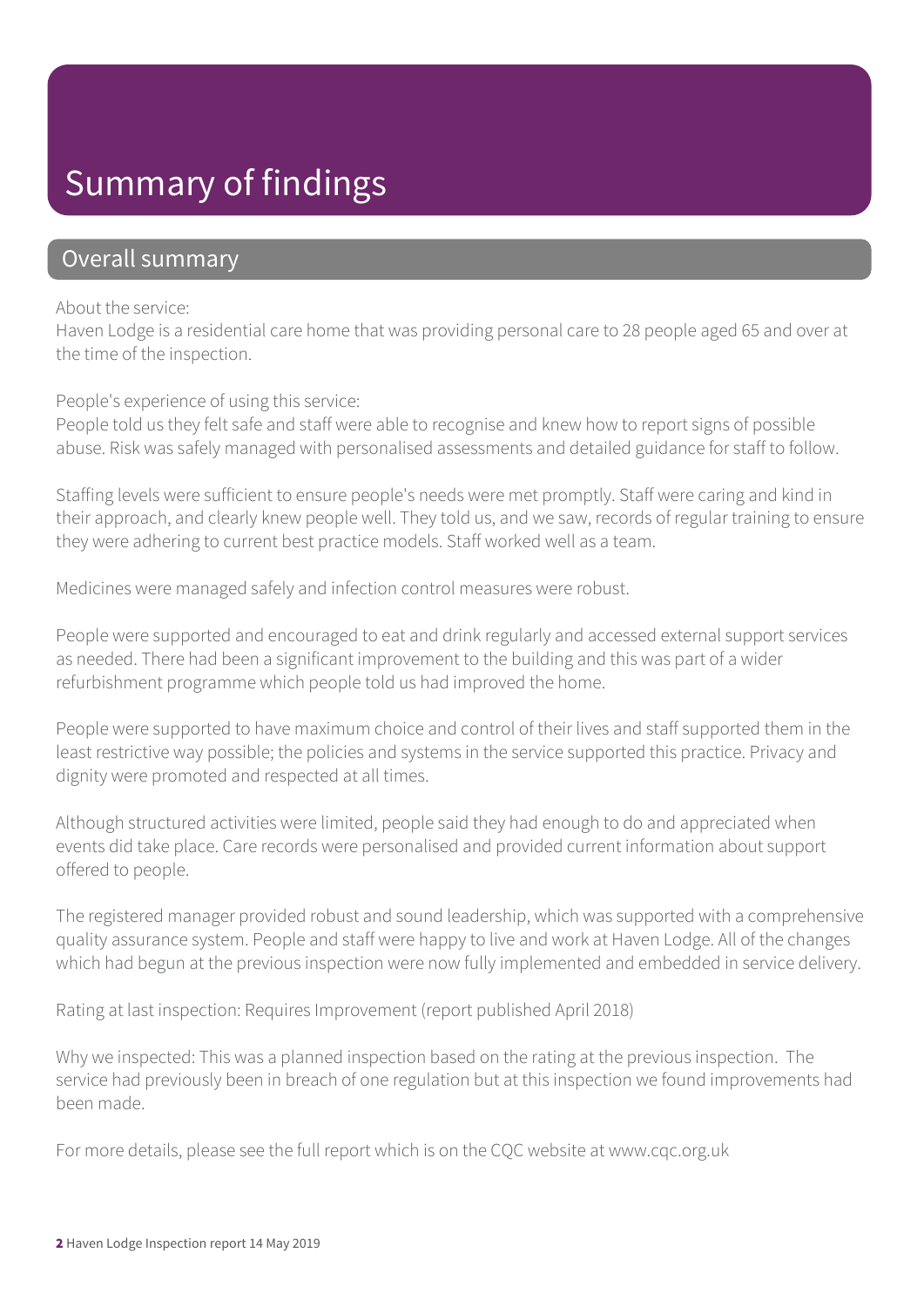#### The five questions we ask about services and what we found

We always ask the following five questions of services.

| Is the service safe?                          | Good |
|-----------------------------------------------|------|
| The service was safe.                         |      |
| Details are in our Safe findings below.       |      |
| Is the service effective?                     | Good |
| The service was effective.                    |      |
| Details are in our Effective findings below.  |      |
| Is the service caring?                        | Good |
| The service was caring.                       |      |
| Details are in our Caring findings below.     |      |
| Is the service responsive?                    | Good |
| The service was responsive.                   |      |
| Details are in our Responsive findings below. |      |
| Is the service well-led?                      | Good |
| The service was well-led.                     |      |
| Details are in our Well-Led findings below.   |      |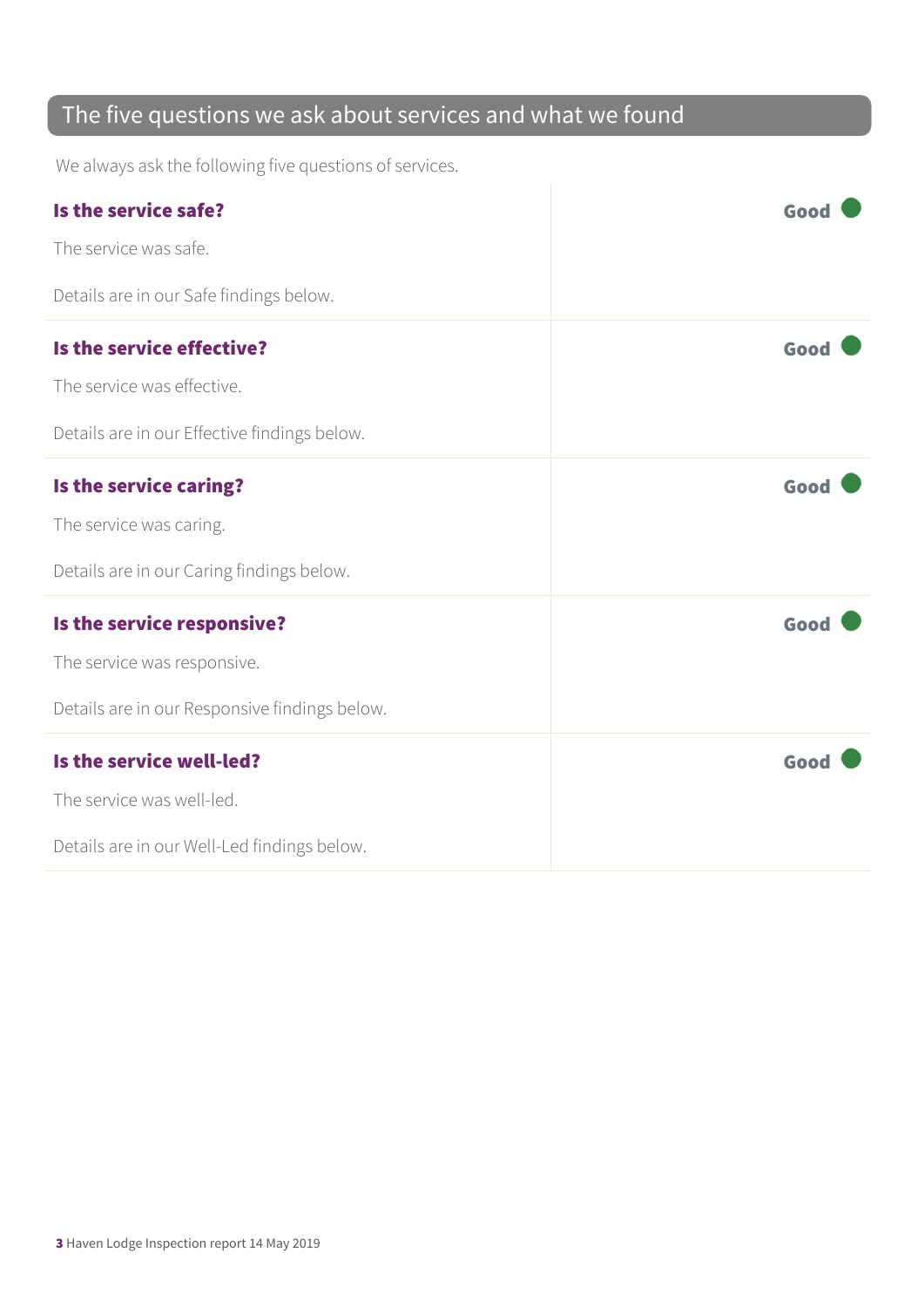

# Haven Lodge

#### Detailed findings

### Background to this inspection

#### The inspection:

We carried out this inspection under Section 60 of the Health and Social Care Act 2008 (the Act) as part of our regulatory functions. This inspection was planned to check whether the provider was meeting the legal requirements and regulations associated with the Act, to look at the overall quality of the service, and to provide a rating for the service under the Care Act 2014.

#### Inspection team:

The inspection team consisted of two adult social care inspectors and one expert by experience, whose experience was with services for older people, living with dementia.

#### Service and service type:

Haven Lodge is a care home providing personal care support to older people, some of whom may be living with dementia.

The service had a manager registered with the Care Quality Commission. This means that they and the provider are legally responsible for how the service is run and for the quality and safety of the care provided.

Notice of inspection: The inspection was unannounced.

What we did:

We reviewed information we had received since the last inspection in February 2018.

We used information the provider sent us in the Provider Information Return (PIR). This is information we require providers to send us at least once annually to give some key information about the service, what the service does well and improvements they plan to make. We found the information recorded on the PIR was evident during the inspection and everything stated was in place. We checked information held by the local authority safeguarding and commissioning teams in addition to other partner agencies and intelligence received by the Care Quality Commission.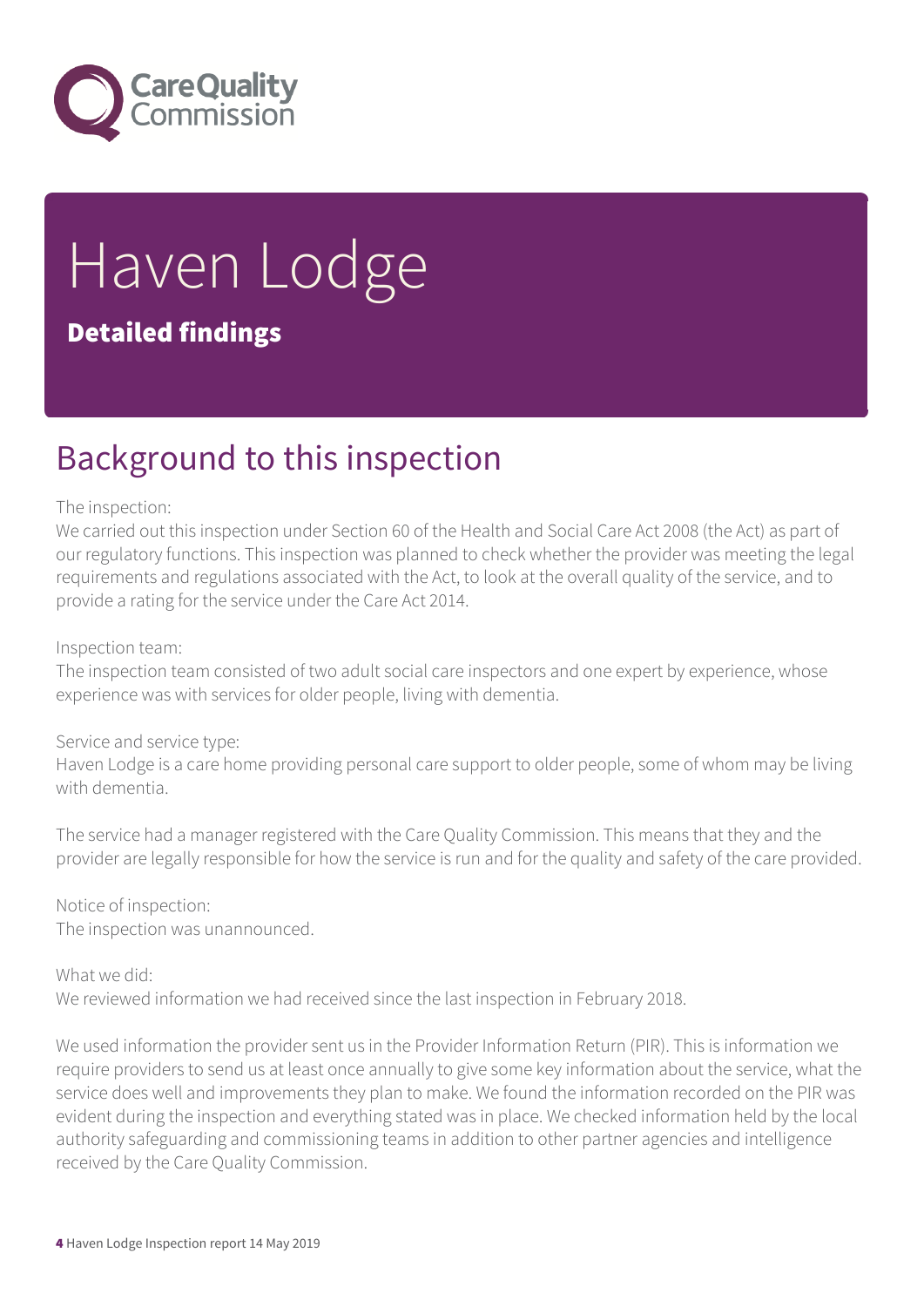We spoke with nine people using the service and three sets of visitors. In addition, we spoke with five staff including members of the care and domestic staff and the registered manager.

We looked at two care records including risk assessments in depth, two staff files including all training records, minutes of resident and staff meetings, complaints, safeguarding records, accident logs, medicine administration records and quality assurance documentation.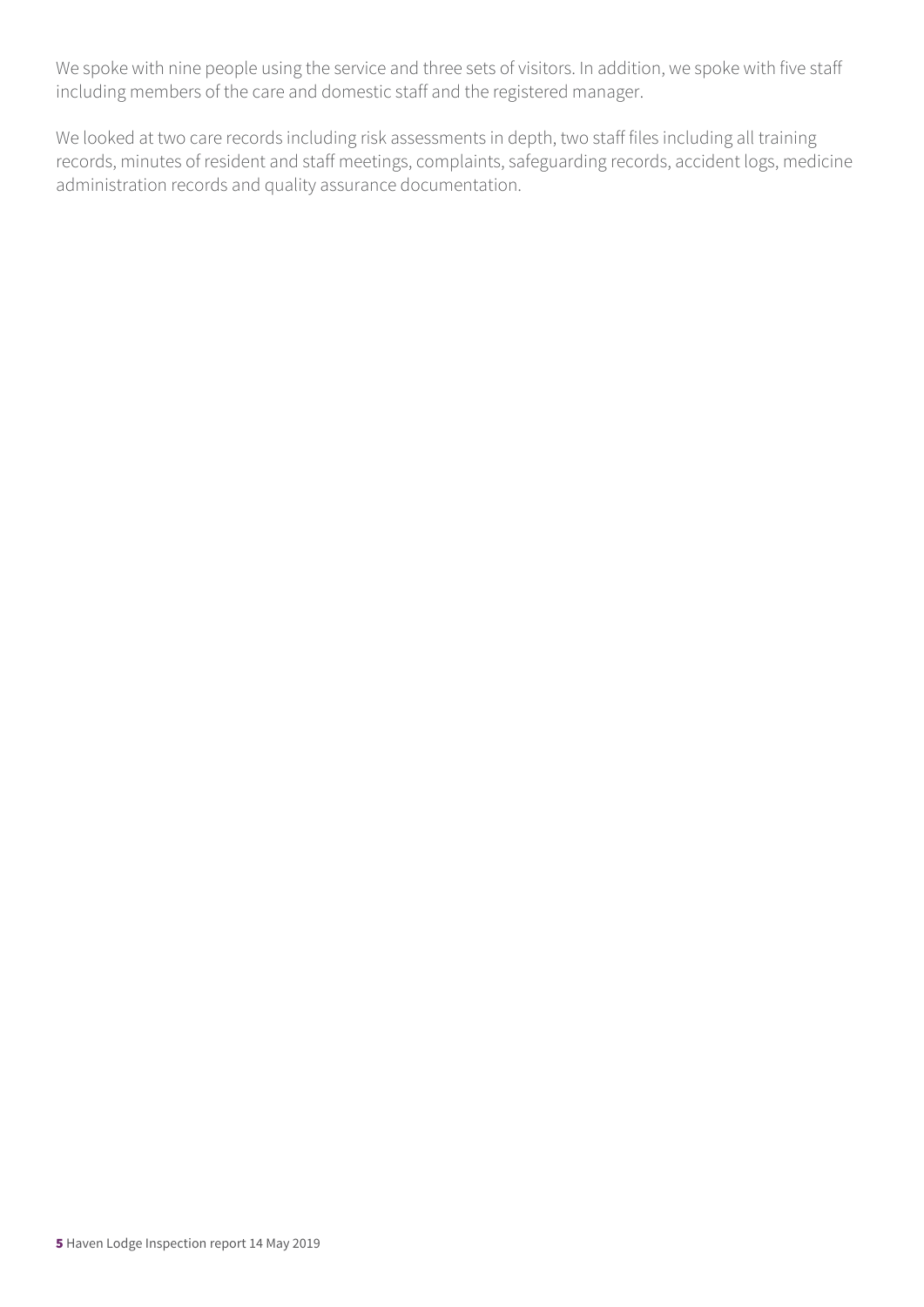### Is the service safe?

### Our findings

Safe – this means we looked for evidence that people were protected from abuse and avoidable harm

People were safe and protected from avoidable harm. Legal requirements were met.

The improvements which had commenced at the previous inspection were now fully implemented.

Systems and processes to safeguard people from the risk of abuse

- People and relatives told us they felt safe and had no concerns living at Haven Lodge. One relative said if there were any issues these would be resolved promptly.
- Staff were able to recognise signs of possible abuse and knew how to report such concerns. Concerns had been reported appropriately and actions taken where required.

#### Assessing risk, safety monitoring and management

- Relatives spoke positively of the care offered as one told us, "They've not fallen in here and they did at home." We observed safe moving and handling practice ensuring people felt reassured during any transfers. Moving and handling risk assessments included photographs to aid safe use of the equipment.
- There had only been two issues with skin integrity (both from admissions to the home) which showed pressure care management was effective. Where specific risks had been identified such as poor nutrition or a person was a smoker, person-centred risk assessments were in place providing necessary guidance for staff.
- People had current personal emergency evacuation plans in place and we saw evidence of regular fire safety checks including fire drills.
- If people required equipment such as a walking aid, this was labelled with their name to ensure it was used by the correct person. Equipment was checked in line with statutory requirements and checks by staff before each use were documented. Staff guidance provided clear instructions as to what was to be checked.
- Maintenance checks were additionally conducted but records were not always up to date and did not always indicate when action had been taken. The registered manager agreed to speak to the relevant staff member regarding this but confirmed actions had been taken when issues arose.

#### Staffing and recruitment

- Staff attended promptly to people if they heard them calling out or observed them in need of attention. One person said, "I don't have to wait long for help." Another said they knew all the staff, saying, "I know all their names; it's just like a family here." People who chose to spend much of the day in their own rooms were regularly checked by staff with their permission.
- Staffing rotas showed staffing levels were always at least five care staff on a day and the registered manager was increasing from three to four at night due to the layout of the building.
- Staff said there were always sufficient staff, and agency staff were rarely used. Staff also felt a positive work-life balance was achieved.
- Recruitment checks were robust and staff all had an induction before working in the home.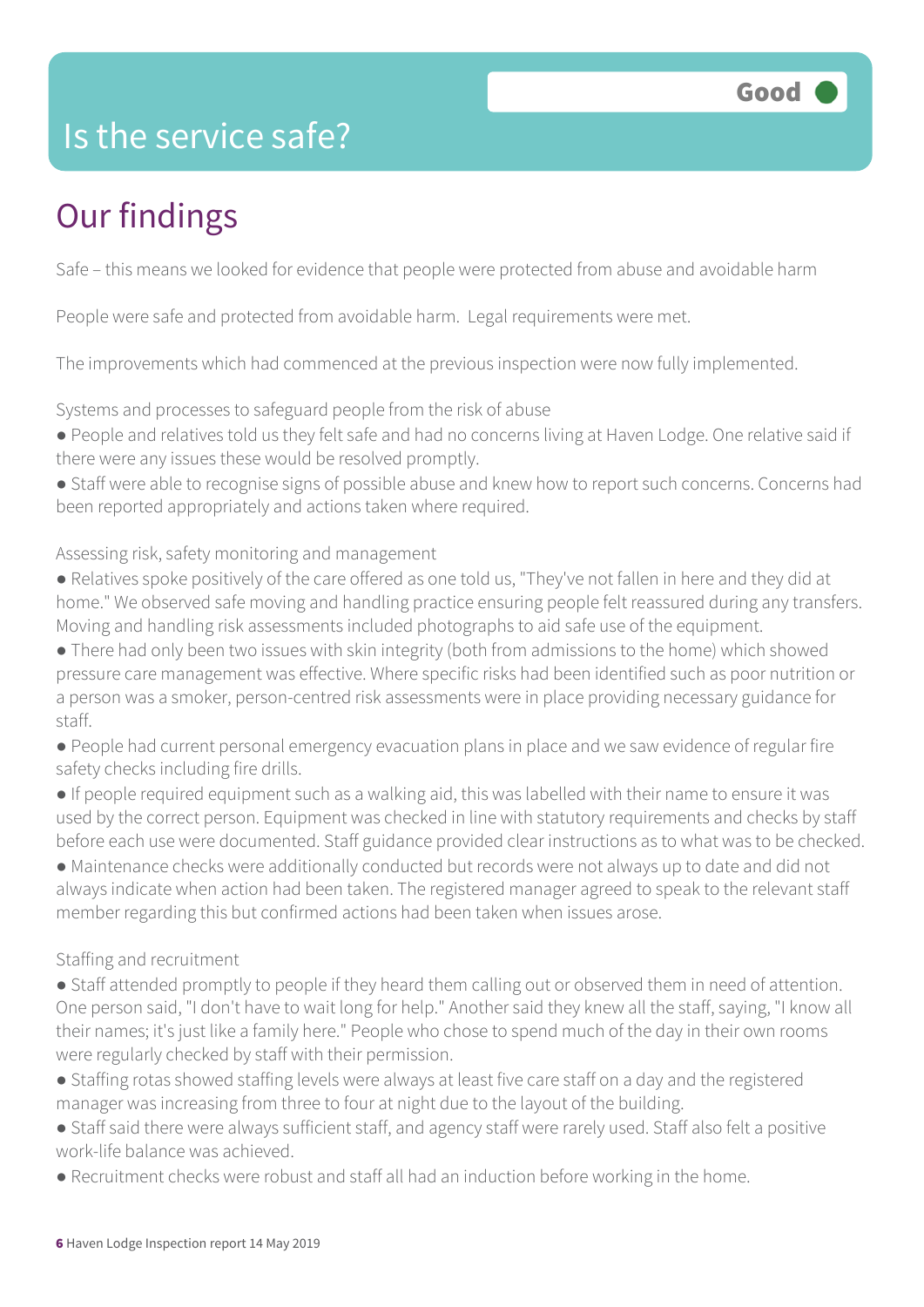Using medicines safely

● People said their medicines were given properly. One said they received painkillers if they needed them.

● Medicines were administered safely and stored in line with requirements. Records were accurate and completed post administration. PRN, or 'as required' medicines had appropriate guidance in place. Body maps and clear dosages were evident for topical medication. The registered manager advised they completed daily random stock checks and also checked staff medication competencies on a six-monthly basis.

● One person on covert medication had the appropriate authorisations in place from the GP and pharmacist.

Preventing and controlling infection

● The home was clean and odour free. One person said, "They're always mopping!"

● Staff understood the principles of infection control practice and the rota showed staff were allocated cleaning duties seven days a week. Staff had access to plentiful personal protective equipment such as gloves and aprons.

Learning lessons when things go wrong

● The service had a low number of falls which showed staff were attentive to people's needs. However, each instance was reviewed, with further equipment or referral to other services made as necessary.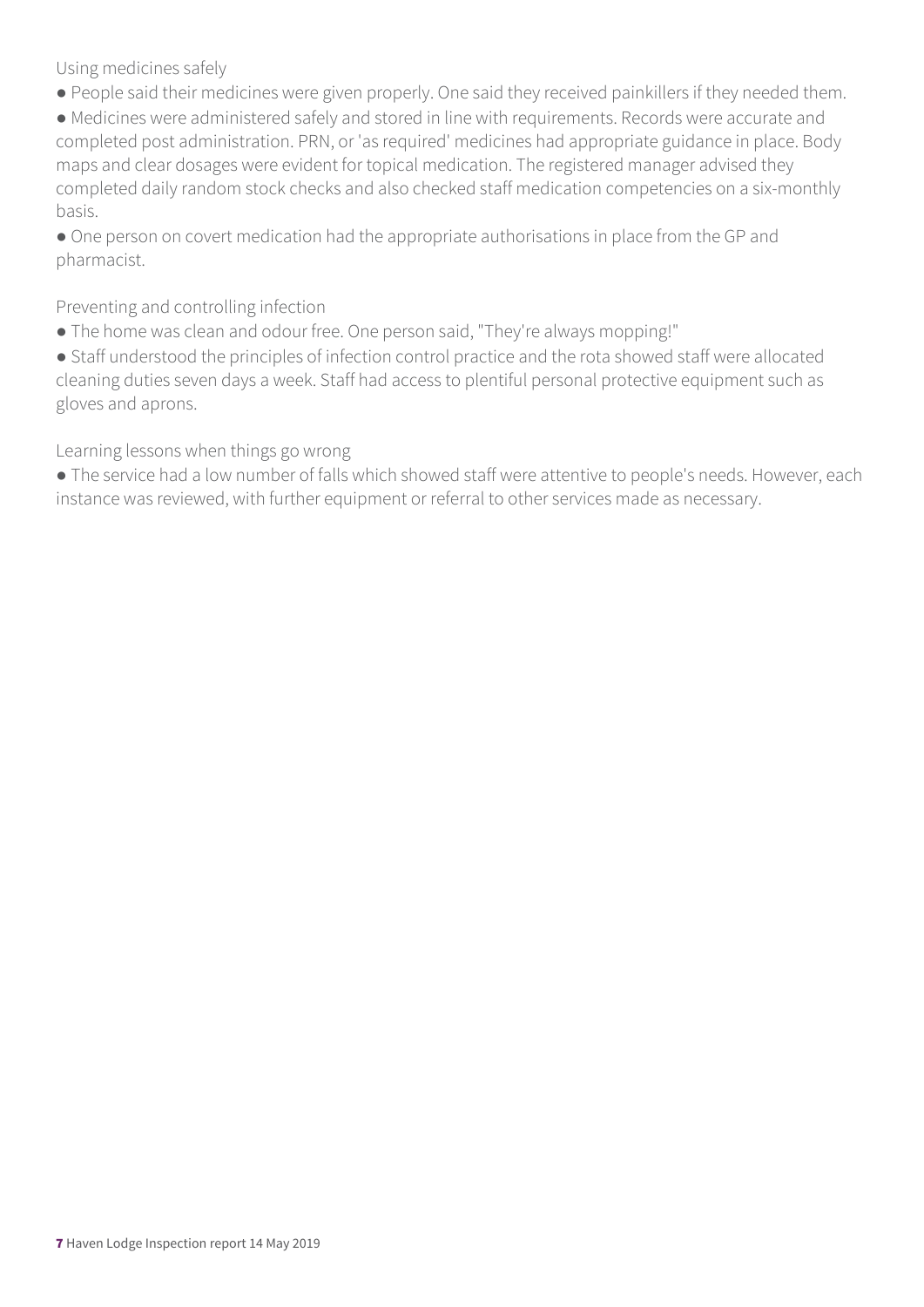### Is the service effective?

### Our findings

Effective – this means we looked for evidence that people's care, treatment and support achieved good outcomes and promoted a good quality of life, based on best available evidence

People's outcomes were consistently good, and people's feedback confirmed this.

The improvements which had commenced at the previous inspection were now fully implemented.

Assessing people's needs and choices; delivering care in line with standards, guidance and the law

- The registered manager completed detailed pre-admission assessments which helped shape personcentred care plans.
- They were aware of all relevant sources of guidance and explained how these informed the practice they shared with staff. Staff had access to latest guidance regarding sepsis and flammable cream use for example.

Staff support: induction, training, skills and experience

- Staff told us they had plenty of training and supervision. One staff member said, "I get to update my skills regularly." They also said the provider visited and checked staff's understanding around people's needs and best practice.
- The registered manager was an in-house trainer and they intended to ensure further staff had the necessary training to cascade to others.

Supporting people to eat and drink enough to maintain a balanced diet

- People were offered regular drinks and snacks throughout the day. They told us food was plentiful and tasty. One person said they no longer needed fortified food as they had successfully put on weight. Staff were aware of people's preferences, such as how any sugars people took in drinks and actively encouraged people to drink.
- People had a positive dining experience being offered choice of seating and meal. People were offered clothes protectors if they wished to use them and encouraged to eat where necessary. If people needed assistance with cutting food, this was offered discreetly. People said there was always more than one choice, and if these did not suit people, alternatives were offered.

Staff working with other agencies to provide consistent, effective, timely care

- Relatives said how staff all worked well together. One relative told us how much their relation's health had improved since living at the home.
- Staff had access to handover notes informing them of key events with people during the previous shift. They spoke highly of their colleagues, saying "we know how each other works." We heard them share quietly with each other who they were supporting and what tasks they were undertaking.

Adapting service, design, decoration to meet people's needs

● There had been some changes within the internal environment since the last inspection and a specific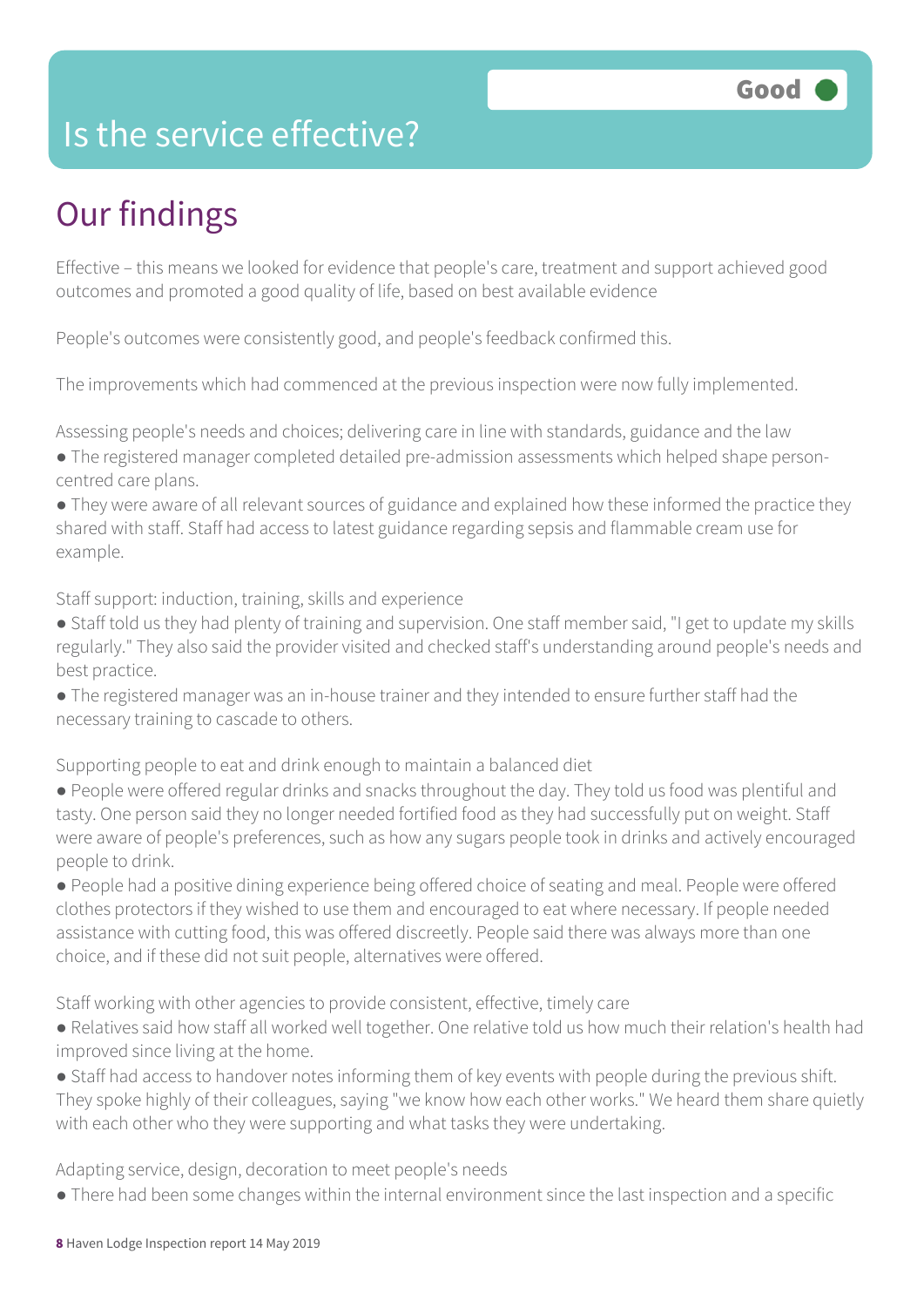dining area created. People spoke positively of this and felt it was much better.

● People's rooms were personalised with their photographs and other items. There was a programme of continual refurbishment of the home as flooring was being replaced.

Supporting people to live healthier lives, access healthcare services and support

● People and relatives said they saw external health professionals as needed including GPs, chiropodists and opticians.

Ensuring consent to care and treatment in line with law and guidance

- The Mental Capacity Act 2005 (MCA) provides a legal framework for making particular decisions on behalf of people who may lack the mental capacity to do so for themselves. The Act requires that, as far as possible, people make their own decisions and are helped to do so when needed. When they lack mental capacity to take particular decisions, any made on their behalf must be in their best interests and as least restrictive as possible.
- Staff understood the importance of obtaining consent and making decisions in people's best interests if they were unable to give such consent. We found detailed capacity assessments in place for different decisions including nutrition and medication showing the registered manager fully understood their responsibilities in regard to the MCA.
- People can only be deprived of their liberty to receive care and treatment with appropriate legal authority. In care homes, and some hospitals, this is usually through MCA application procedures called the Deprivation of Liberty Safeguards (DoLS). We checked whether the service was working within the principles of the MCA, whether any restrictions on people's liberty had been authorised and whether any conditions on such authorisations were being met.
- We saw appropriate authorisations were in place for people and conditions were monitored as required. Where people had Lasting Powers of Attorney in place for health and welfare, the correct documentation was evident.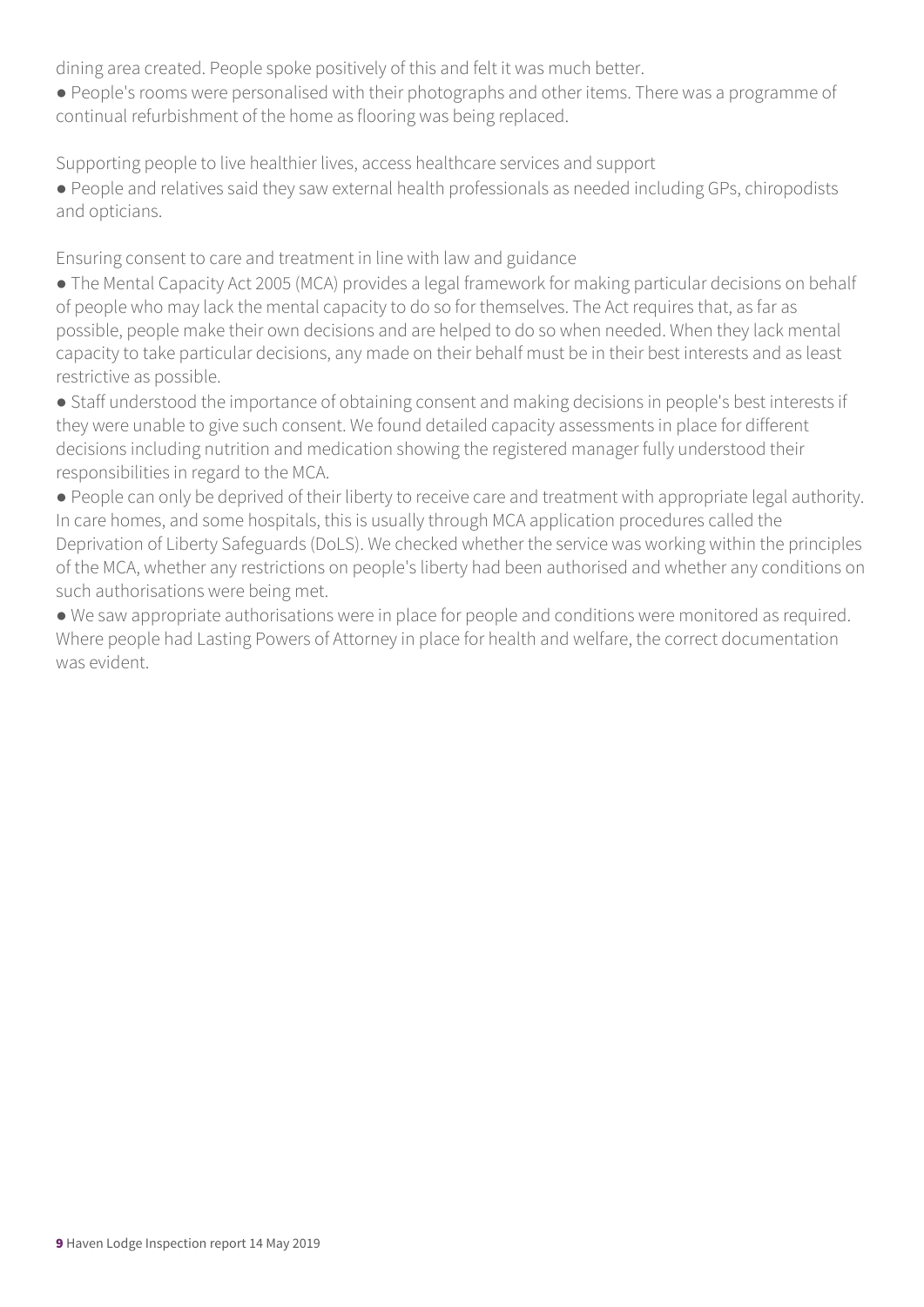#### Is the service caring?

### Our findings

Caring – this means we looked for evidence that the service involved people and treated them with compassion, kindness, dignity and respect

People were supported and treated with dignity and respect; and involved as partners in their care.

Ensuring people are well treated and supported; respecting equality and diversity

● People told us they were looked after well. One person said, "They chat like we're sat now and pass the time of day. They're always obliging with any questions you may have." Another said, "Staff help you, you've only to ask."

- Staff were friendly and approachable with people, referring to people by their name and maintaining eye contact. Staff displayed patience and kindness, supporting people as much as was needed and always at the person's own pace.
- People said their families were always made very welcome by staff. Relatives said staff were lovely and always very friendly.

● Staff knew people well, and how to support people who were anxious. We observed a number of instances where people were agitated due to their confusion, but staff remained calm and used different distraction techniques to aid co-operation.

● People's cultural and spiritual needs were recorded where they had chosen to share these. Monthly visits from local clergy allowed people to follow their faith.

Supporting people to express their views and be involved in making decisions about their care

- One person said, "They don't put any pressure on you. They request, not tell us, what to do." Another person said they had been part of a recent review of their care needs.
- One person said, "Staff encourage us to talk about any concerns we may have, not that I've many."

Respecting and promoting people's privacy, dignity and independence

- People were supported with their appearance, one person saying staff would advise if clothes were dirty and these were promptly washed.
- We observed staff knocking on people's doors before entering their rooms.
- One person said, "They encourage my independence. They try and make people do rather than relying on staff." Relatives also said independence was promoted saying staff did not undertake tasks when people could do things for themselves.
- Records were kept confidential as staff only had access to them during their time on shift, and each staff member had their own log in and password.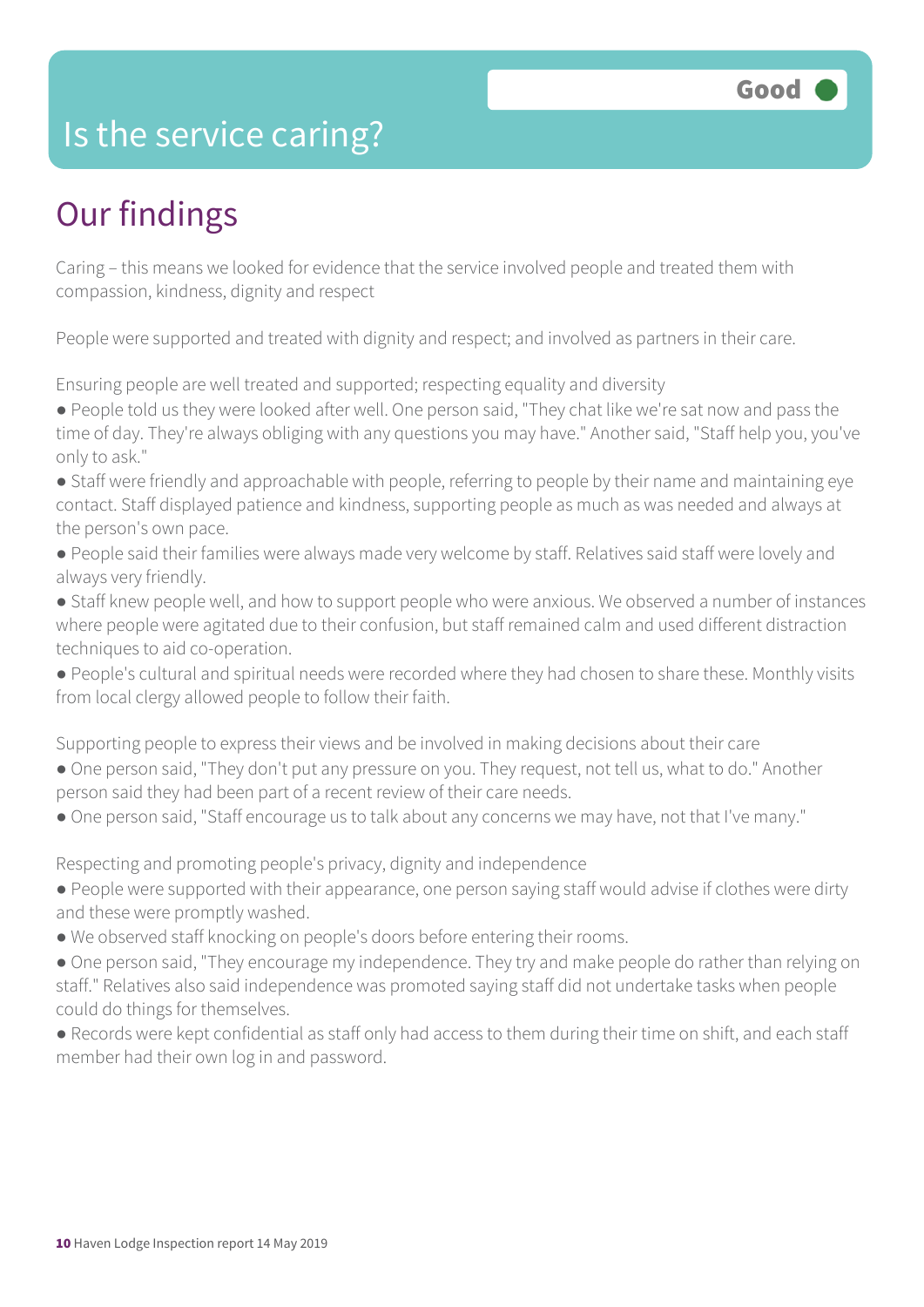### Is the service responsive?

### Our findings

Responsive – this means we looked for evidence that the service met people's needs

People's needs were met through good organisation and delivery.

The improvements which had commenced at the previous inspection were now fully implemented.

Planning personalised care to meet people's needs, preferences, interests and give them choice and control

- People said they chose when to get up and go to bed. They described staff as very obliging.
- Relatives said everything was very personalised. People looked happy and staff engaged with people such as dancing to the music playing.
- People told us they had free access around the home and garden and could also leave independently if they wished. We observed people using the summer house for smoking breaks.
- People said there was plenty to do with quizzes and sing songs. One person also said the local vicar visited. Other spoke with us about trips they had had out.
- Picture cards were used for people who found verbalising their needs difficult.
- Care records contained all key information including a person's preferences and interests. Significant information was easy to find including risks for that person such as with poor nutrition, any allergies and guidance for staff as to how best support the person with their emotional wellbeing as much as their physical support needs.

• Care plans provided clear overview of each aspect of support required including communication needs, mobility and pain management. Daily notes evidenced people received regular checks to ensure they were safe and well cared for. The registered manager was able to generate monthly reviews of specific information for people such as number of falls to enable analysis and actions to be taken if required.

Improving care quality in response to complaints or concerns

- People were confident in speaking out if they had any concerns and felt these would be responded to appropriately. One person said, "I've never had any concerns or complaints."
- Relatives said they often saw the registered manager and staff would discuss any concerns immediately with them. One described the home as 'very personal' as any issues were discussed face to face promptly.
- The service had only received one complaint since the previous inspection and this had been fully investigated and a response sent to the complainant.

End of life care and support

- Staff were attentive and kind to people nearing the end of their life. People were supported to ensure adequate nutrition and fluids.
- No one in the service had an advanced decision in place.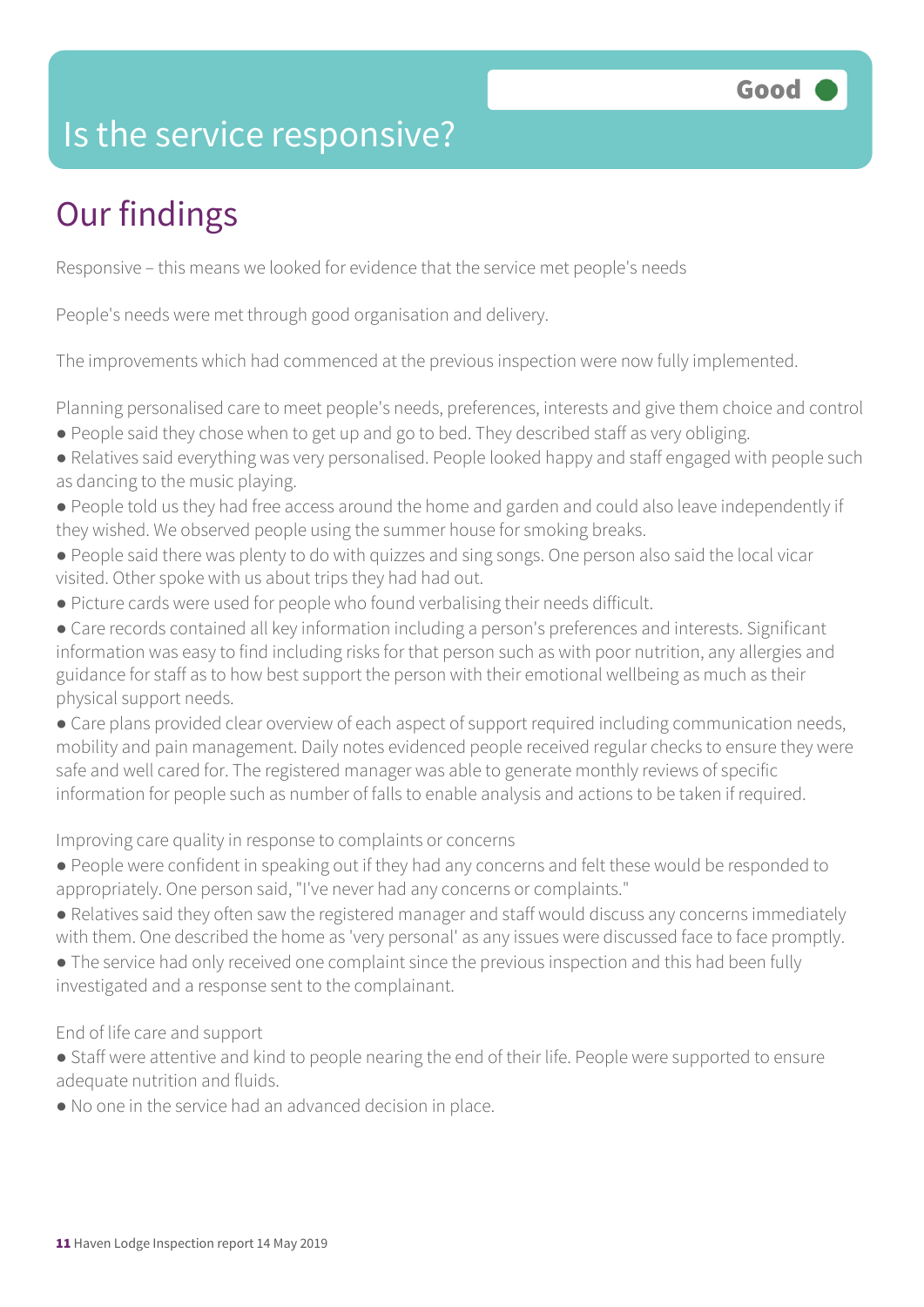#### Is the service well-led?

### Our findings

Well-Led – this means we looked for evidence that service leadership, management and governance assured high-quality, person-centred care; supported learning and innovation; and promoted an open, fair culture

The service was consistently managed and well-led. Leaders and the culture they created promoted highquality, person-centred care.

The improvements which had commenced at the previous inspection were now fully implemented.

Planning and promoting person-centred, high-quality care and support with openness; and how the provider understands and acts on their duty of candour responsibility

- One person told us, "We call it home. They're always trying to do something to make it better and easier for us." Another told us they were very happy at Haven Lodge. Relatives also spoke positively of the home.
- Staff told us they would be happy to have their own family living in the home. One staff member told us, "I enjoy my job."

Managers and staff being clear about their roles, and understanding quality performance, risks and regulatory requirements

- People and relatives spoke highly of the registered manager. One person said, "They keep on top of things." Another relative said, "The manager's here every day. They come and sit and talk to you and ask if there are any problems."
- Staff also spoke well of the registered manager describing them as very approachable and involved. They told us they were happy to support staff as needed. The registered manager was visible in the service throughout the day.
- The registered manager had implemented a number of audits. These were completed on a monthly basis and reviewed any pressure damage, accidents, infection control practice, medication and mealtime experiences among other areas. There were less frequent health and safety and full home audits but we saw any actions arising from these audits were added to the rolling action plan which was frequently reviewed.
- The provider could access the electronic system so in addition to their monthly visits to the home, they were able to see all recent incidents and activities undertaken. The provider conducted monthly care plan audits to ensure they were accurate and complete.
- The provider had instigated a three-monthly staff forum where all staff could raise any issues directly with them. A staff survey had just been conducted and the results were being analysed.
- Ratings were displayed in the home and on the provider's website. The provider also commissioned an independent three-monthly audit to ensure actions were being undertaken as advised.

Engaging and involving people using the service, the public and staff, fully considering their equality characteristics

● Staff had access to regular meetings where all elements of care provision were discussed. Discussion was evident and clear guidance and support offered to staff to ensure they were able to carry out their duties effectively.